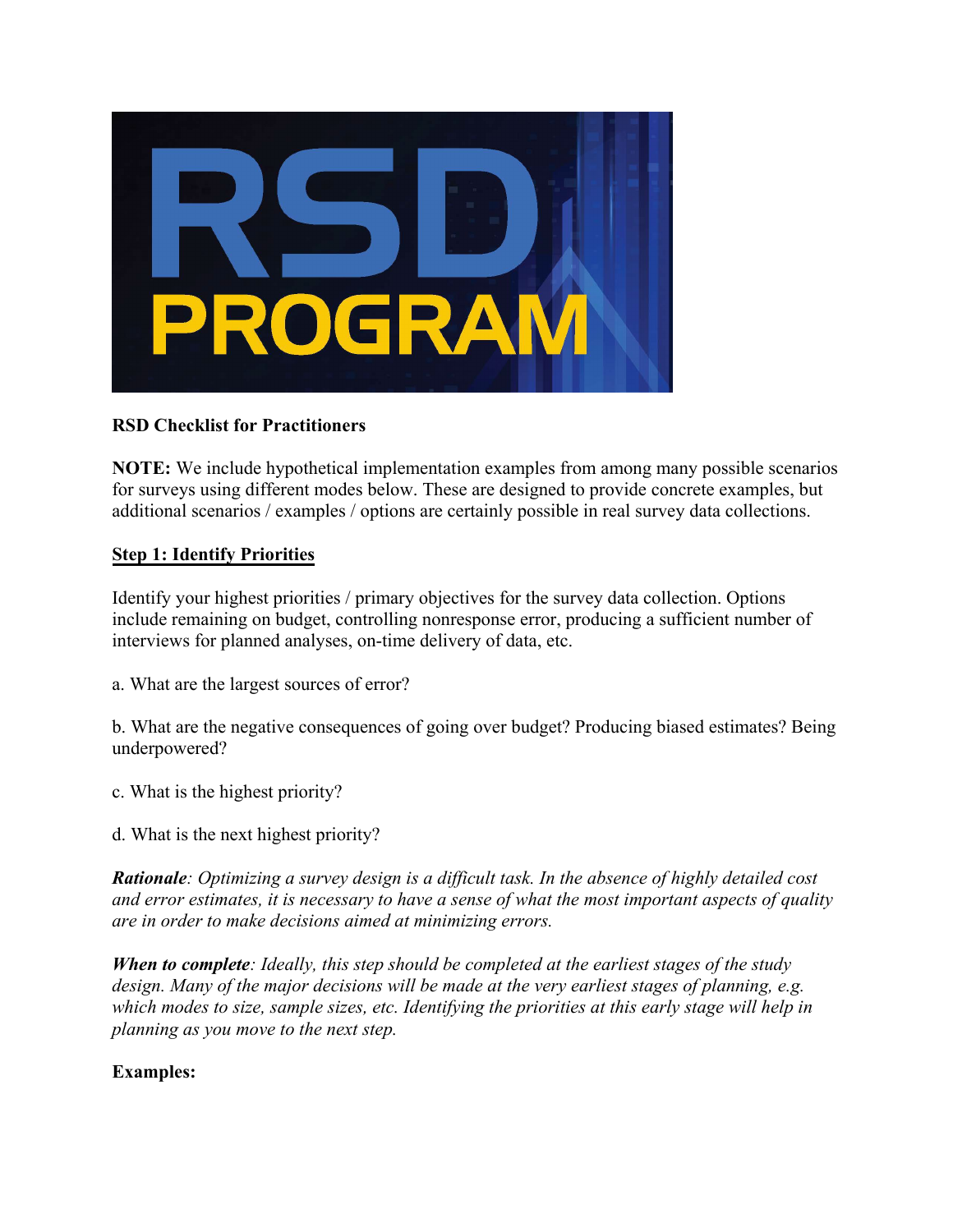- **Face-to-face survey example:** We want to reduce costs.
- **Telephone survey example:** We need more mobile respondents.
- **Mail survey example:** We want to reduce variance in our response rates across geographic areas.
- Web survey example: We want to <u>raise response rates</u>.

#### **Step 2: Identify Major Risks**

Identify the primary risk associated with your highest priority / primary objective from **Step 1**.

a. Which design estimates that relate directly to the highest priority are least certain?

b. Alternatively, which design estimates, if incorrect, will have the largest impact on the prioritized outcome?

#### **Examples:**

- **Face-to-face survey example**: Interviewer efficiency is lower than expected.
- **Telephone survey example:** Nonresponse bias in key estimates (assuming that mobile respondents differ from landline respondents on key variables).
- Mail survey example: Increased variance in survey estimates (due to increased variance in the survey weights).
- **Web survey example:** Nonresponse bias in key estimates.

*Rationale: RSD is a method for dealing with uncertainty. As in any risk management strategy, one of the first steps is to identify major areas of risk. Once these have been identified, it becomes possible to monitor and intervene when problems arise.*

*When to complete: Once major design decisions have been made, it is possible to identify the major areas of risk. These may be based on the priorities identified in Step 1. That is, if minimizing nonresponse error is a key objective, then issues related to nonresponse are likely to be areas of risk. However, it is also important to evaluate the uncertainty. The design parameters with the largest uncertainty may also be a major risk. For example, if the response rate estimate has a large variance, then this may be an important area of risk.*

### **Step 3: Define Indicators**

Define measurable indicators of the risk from **Step 2**.

- a. Are there direct measures of the risk? If not, are proxy measures available?
- b. Is a system in place for collecting the data and summarizing the measures?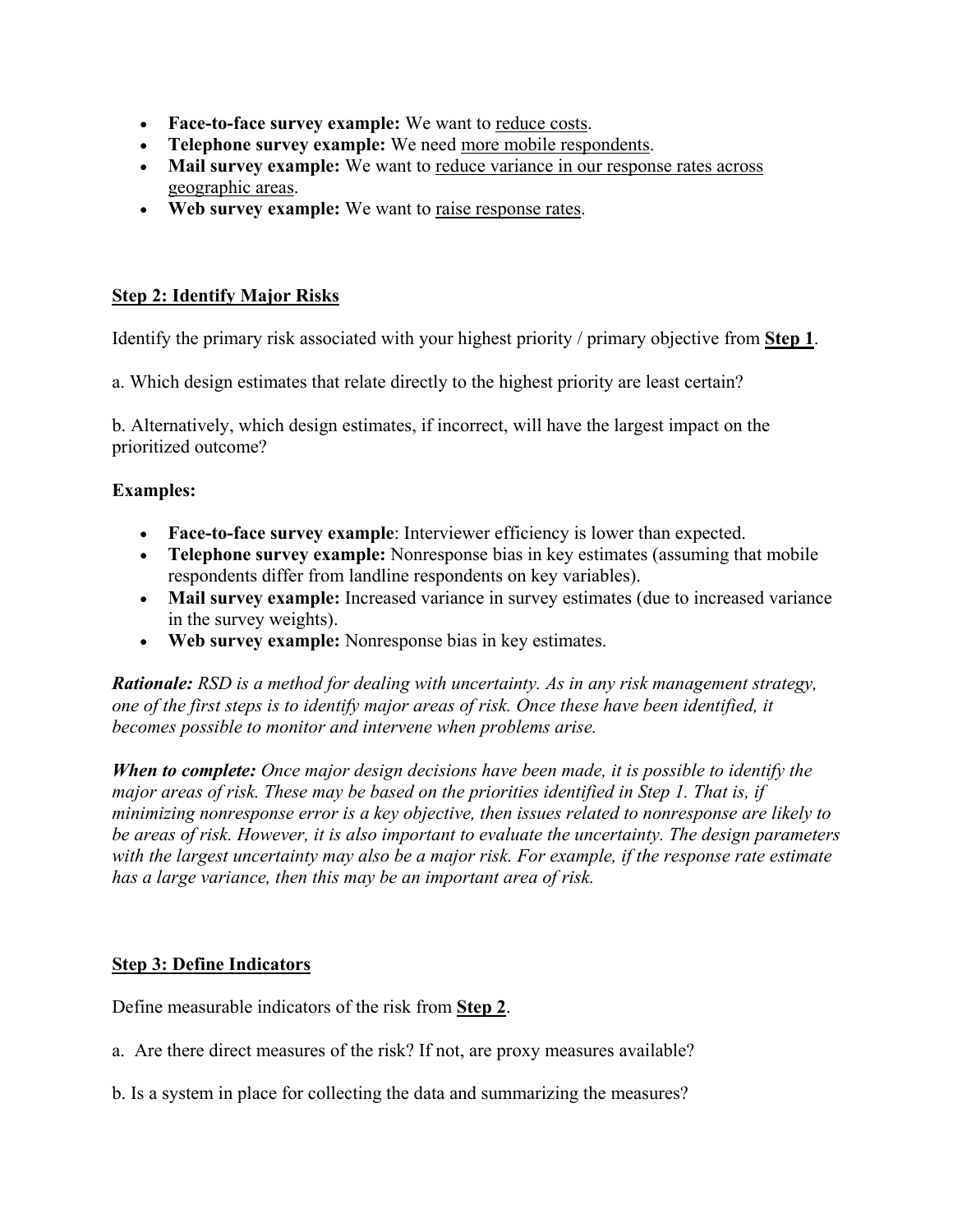### **Examples:**

- **Face-to-face survey example:** Hours per interview (HPI), overall and by interviewer, in addition to daily measures of yield.
- **Telephone survey example:** Response rates among landline and mobile phone numbers, and estimates of key survey statistics for both groups as well.
- **Mail survey example:** The coefficient of variation in the response rates across areas.
- **Web survey example:** The fraction of missing information (FMI) for key statistics.

*Rationale: This step operationalizes the areas of risk defined in Step 2. This is a necessary step as there may not be direct indicators for each risk. In many situations, it may be necessary to define multiple indicators for some areas of risk. For example, there are no direct measures of nonresponse bias in the vast majority of settings. Instead, indirect indicators like response rates, subgroup response rates, and other comparisons of responders and nonresponders can be useful.*

*When to complete: This step needs to be completed after Steps 1 and 2. The survey design needs to be defined sufficiently that the available data from the sampling frame, paradata, and survey data are known.*

### **Step 4: Define Decision Rules**

Define a concrete decision rule for when you will intervene and change the data collection protocol.

a. At what value of the indicator defined in **Step 3** will you make the change specified in **Step 5**?

# **Examples:**

- **Face-to-face survey example:** HPI has continued to rise for a week straight with no corresponding increase in daily yield.
- **Telephone survey example:** The response rates differ significantly between landline and cell phone cases in the sample, and this difference has persisted for one week.
- Mail survey example: The coefficient of variation in the response rates across areas exceeds 0.20.
- **Web survey example:** The FMI for a given key variable is equal to the nonresponse rate, suggesting that low-responding subgroups on an auxiliary correlate should be targeted with additional effort.

*Rationale: In order to create a replicable process, it is important to have pre-defined decision rules. This may also be important operationally so that the infrastructure can be in place in time to implement the intervention.*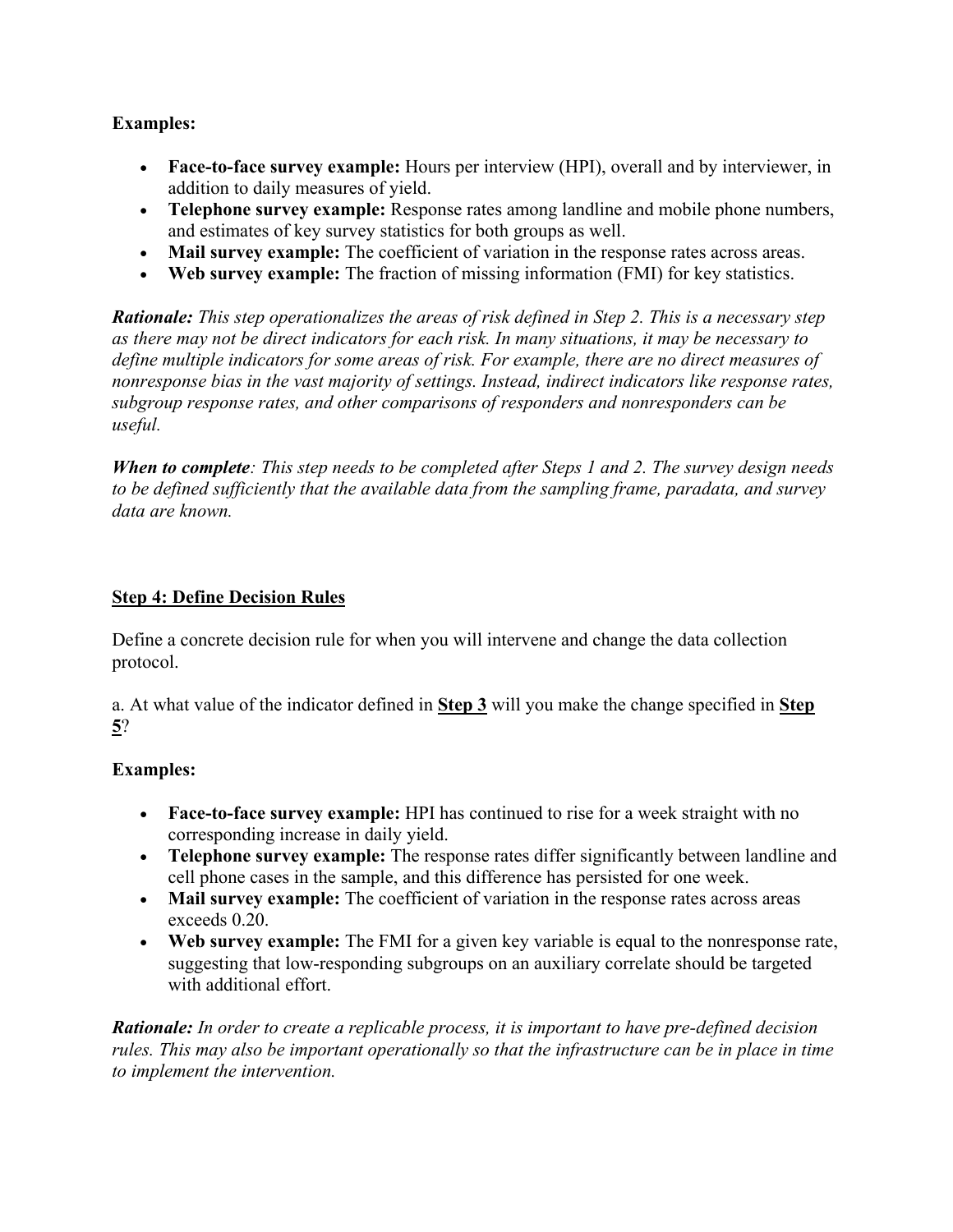*When to complete: Once Steps 1-3 are in place, Steps 4 and 5 need to be developed. There may be some iterations between steps 3-5. As the nature of the interventions becomes clear, this may impact the timing of their implementation and even the indicator used to trigger the intervention. For example, in the web survey case, analyses of correlations between any available auxiliary variables and survey responses of interest may need to be completed before deciding on an optimal auxiliary variable for defining subgroups and implementing the intervention.*

# **Step 5: Modify the Survey Design and Monitor the Outcomes**

Modify the data collection protocol when the decision rule has been met, and carefully monitor the effects of the intervention on the indicators from **Step 3**.

a. Are the procedures and systems in place for making the desired protocol change?

b. Is a system in place for monitoring and analyzing the indicators from **Step 3** after the change has been made?

# **Examples:**

- **Face-to-face survey example:** Select a subsample of active sampled cases, oversampling cases more likely to respond, and consider increasing the incentive for this subsample of cases.
- **Telephone survey example:** Focus interviewer effort on mobile phone cases for a period of one week via changes in the sample management system.
- **Mail survey example:** Target follow-up efforts to geographic areas with substantially reduced response rates, potentially including additional incentives in follow-up mailings.
- **Web survey example:** Target follow-up efforts (additional emails, mention of a sweepstakes prize, etc.) to sampled cases belonging to the identified subgroups.

*Rationale: The theoretical underpinning for changing the design is the idea that different features of the survey design will be important for each sampled person. Varying the design, therefore, leads to the widest possible recruitment from the sample. The goal is to vary the design features in ways that are complementary. For example, if the first phase of a data collection recruits more men than women, then the second phase should be designed to recruit relatively more women.*

*When to complete: Steps 4 and 5 depend upon Steps 1-3 being completed. However, Steps 4 and 5 are strongly related and developing the design change or intervention and the decision rule about when to implement that change may need to be done simultaneously.*

# **Step 6: Compute Estimates**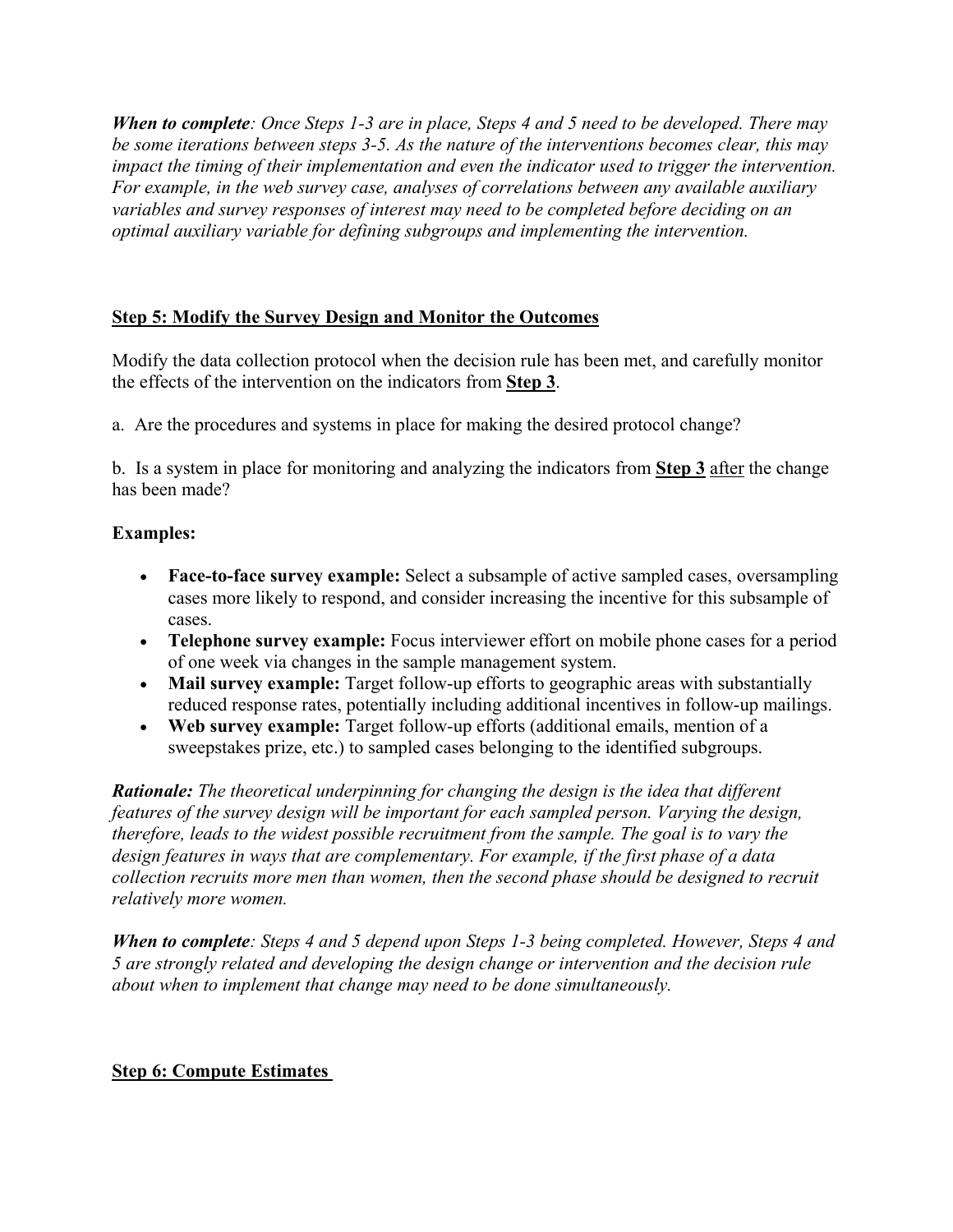Compute overall estimates combining cases collected before and after the protocol change.

a. Is any weighting adjustment needed for combining the two groups of cases?

### **Examples:**

- **Face-to-face survey example:** Adjust survey weights for subsampled cases to reflect the probability of being included in the second phase sample.
- **Telephone survey example:** No adjustment needed.
- **Mail survey example:** No adjustment needed.
- **Web survey example:** No adjustment needed.

*Rationale: The estimator should reflect the design. When combining data across several phases of designs, it is important to reflect this multi-phase design. That can include any weighting differences due to subsampling, but also differences in who responds and the uncertainty associated with these patterns of response.*

*When to complete: It is good to have an analysis plan in place as soon as the design is in place. Before data collection begins, the plan should be ready.*

### **Step 7: Document**

Document your lessons learned, and communicate them in the form of academic papers, technical reports, or internal memoranda.

### **Examples:**

- **Face-to-face survey example:** Wagner et al. (2012), Journal of Official Statistics (Lesson learned: Dont attempt interventions in the second phase of the design!)
- **Telephone survey example:** Laflamme and Karaganis (2010), Implementation of Responsive Design (RD) for CATI Surveys at Statistics Canada (available at http://www.census.gov/fedcasic/fc2010/ppt/01\_laflamme.pdf)
- Mail survey example: Hansen and Hurwitz (1946), Journal of the American Statistical Association (first known example of two-phase sampling using a mail survey).
- **Web survey example:** Sauermann and Roach (2013), Research Policy.

See the [RSD bibliography](https://rsdprogram.si.isr.umich.edu/local/staticpage/view.php?page=RSDBibDec_31_20) for additional details.

For **Step 7**, the web site (hyperlinked) for this research education program will enable you to share success stories and difficulties alike in an interactive forum. This forum is designed to facilitate future communication and generate new ideas for improving RSD practices. Please make sure to continue documenting the results of your RSD efforts at this site!